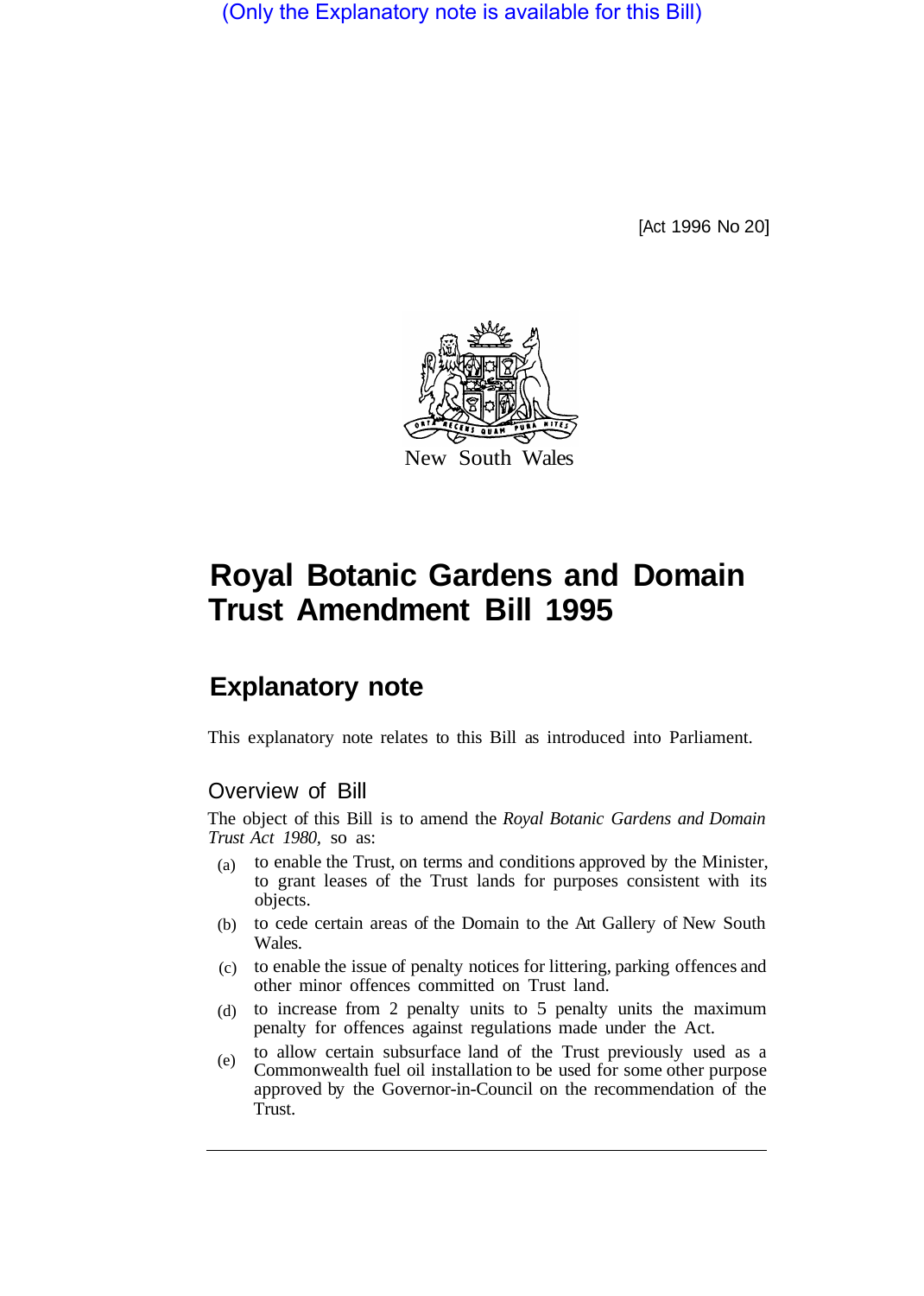Royal Botanic Gardens and Domain Trust Amendment Bill 1995 [Act 1996 No 20]

Explanatory note

(f) to amend the schedule of Trust lands as a consequence of consolidation of deposited plans.

The Bill proposes other amendments of a minor character. These are explained in detail later in this note.

# Outline of provisions

**Clause 1** sets out the name (also called the short title) of the proposed Act.

**Clause 2** provides for the commencement of the proposed Act on a day or days to be proclaimed.

**Clause 3** is a formal provision giving effect to the amendments to the *Royal Botanic Gardens and Domain Trust Act 1980* set out in Schedules **1** and 2.

**Clause 4** amends the *Justices Act 1902* to facilitate enforcement of penalty notices to be issued under proposed section 22B of the principal Act (inserted by Schedule 1 [7]).

**Clause 5** vests in the Art Gallery of New South Wales Trust a part of the Trust lands now occupied by extensions to the Gallery.

#### **Schedule 1 Amendments relating to land management and other business of the Trust**

#### **Principal objects of the Trust**

**Schedule** 1 [1] amends section 7 of the principal Act in order to specify plant conservation as one of the principal objects of the Trust.

#### **Grant of leases and licences over scheduled lands**

**Schedule 1 [3] repeals and replaces section 20 (2) (a) of the principal Act,** which currently contains a list of the only permissible leases of Trust lands that are specified in Schedule 2 to the Act. This list is replaced by a provision conferring a general power on the Trust to lease any of these lands for purposes consistent with its objects. The repeal and replacement of section 9 of the principal Act by Schedule 1 [2], and the amendment made by Schedule l [4], are consequential.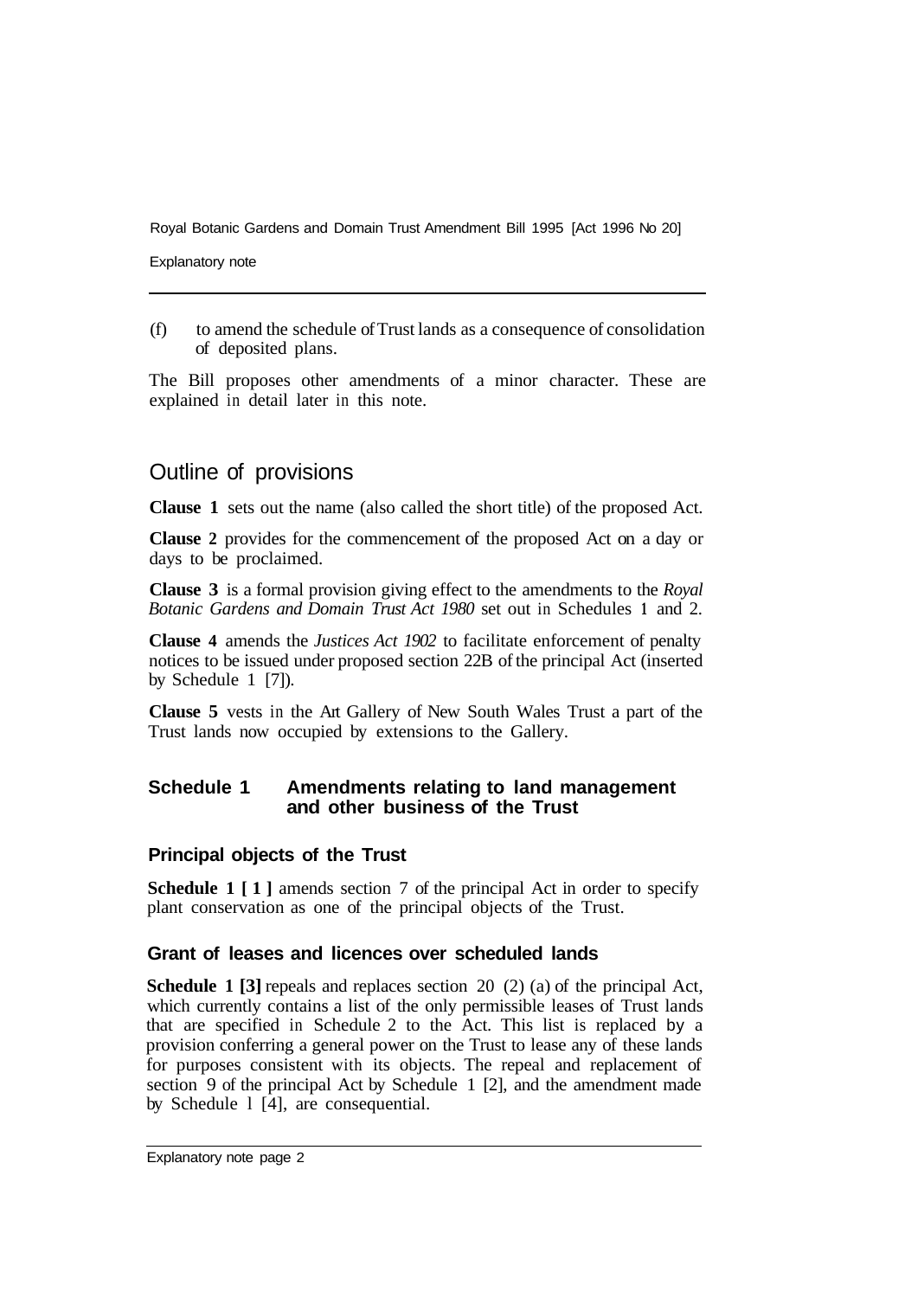Royal Botanic Gardens and Domain Trust Amendment Bill 1995 [Act 1996 No 20]

Explanatory note

# **Regulations**

**Schedule 1 [5]** amends the regulation-making power of the principal Act to make it clear that the Trust may charge a fee for use of the Trust lands for other forms of commercial filming or photography besides cinema and television (such as the making of a commercial videotape).

**Schedule 1 [6]** raises from 2 penalty units to 5 penalty units the maximum penalty that may be imposed for a contravention of the regulations.

#### **Parking and other minor offences**

**Schedule 1 [7]** enacts a new section 22A which makes the owner of a vehicle liable for parking offences committed under the principal Act by means of the vehicle to the same extent as with parking offences under the *Traffic Act 1909.* It also enacts a new section 22B which allows penalty notices to be served for offences under the regulations.

# **Legal presumptions**

**Schedule 1 [7]** enacts a new section 22C which, in any legal proceedings, would give the Trust the benefit of certain presumptions in relation to its constitution, the regularity of its meetings and conduct and the holding of office by its members.

# **Description of lands constituting the Domain**

**Schedule 1 [8]** amends Schedule 2 to the principal Act so as to replace the land description of the Domain contained in Part 2 of that Schedule. This reflects the consolidation of certain allotments.

# **Divestment of lands for the benefit of the Art Gallery**

**Schedule 1 [9]** repeals and replaces Part 4 of Schedule 2 to the principal Act, so as to exclude from the Trust lands the portion of land vested in the Art Gallery of New South Wales Trust by proposed section 5.